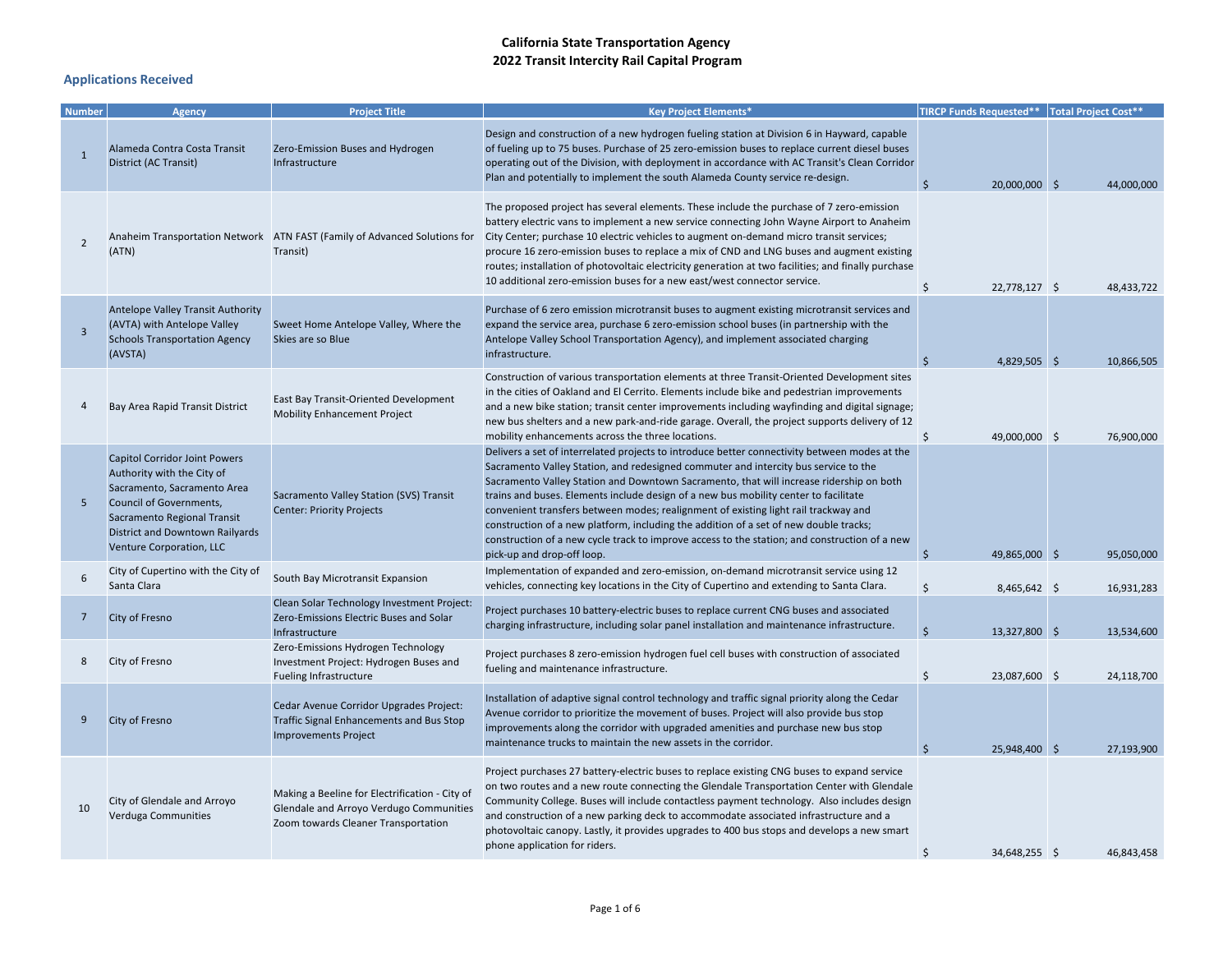| <b>Number</b> | <b>Agency</b>                                                                                                                     | <b>Project Title</b>                                                                  | <b>Key Project Elements*</b>                                                                                                                                                                                                                                                                                                                                                                                                                                                                                                                                                                                                                          | <b>TIRCP Funds Requested**</b> Total Project Cost** |             |
|---------------|-----------------------------------------------------------------------------------------------------------------------------------|---------------------------------------------------------------------------------------|-------------------------------------------------------------------------------------------------------------------------------------------------------------------------------------------------------------------------------------------------------------------------------------------------------------------------------------------------------------------------------------------------------------------------------------------------------------------------------------------------------------------------------------------------------------------------------------------------------------------------------------------------------|-----------------------------------------------------|-------------|
| 11            | City of Inglewood                                                                                                                 | Inglewood Transit Connector (ITC) Project<br>Scope Additions in the City of Inglewood | Adds ridership enhancing scope elements to the ICT project based on improving priority<br>population access to the ICT and the broader Metro Rail system. Specific scope additions<br>include construction of new pedestrian bridges and right-of-way acquisitions needed for<br>various stations. Also includes new multimodal ground floor uses at specific stations and new<br>streetscape improvements along the whole project alignment. Project will also implement<br>contactless payment technology.                                                                                                                                          | 71,800,000 \$<br>Ś                                  | 85,900,000  |
| 12            | City of Oakland                                                                                                                   | Oakland Waterfront Mobility Hub                                                       | Project implements a suite of transportation improvements aimed at improving access to the<br>historic waterfront and provide new connections to several underserved communities.<br>Specific components include installation of bus-only lanes, improvement of intersection<br>safety across freight and passenger rail tracks, expansion of an existing bus layover facility to<br>include a transit center, bike and pedestrian improvements along key corridors, and<br>enhancement of Oakland's Universal Basic Mobility program.                                                                                                                | \$<br>64,805,472 \$                                 | 88,758,000  |
| 13            | City of Santa Monica                                                                                                              | Creating Healthy and Sustainable<br>Communities Through Equitable<br>Decarbonization  | Purchase 103 zero-emission buses to replace existing CNG buses that are scheduled to reach<br>the end of their useful life between 2022 and 2026. The new buses will replace a mix of 30-<br>foot, 40-foot, and 60-foot CNG buses. The project also delivers associated charging<br>infrastructure and construction of a canopy structure that will address current charging needs<br>and allow for future expansion of the zero-emission fleet. Ridership-increasing activities<br>include deployment of new bus lanes in 2024 and increasing use of contactless payment<br>methods, reinvesting the time savings in additional service frequencies. | Ś<br>21,371,557 \$                                  | 130,671,557 |
| 14            | City of Torrance                                                                                                                  | The Regional Connectivity Improvement Bus<br>Program                                  | Purchase of 10 zero-emission electric buses to replace CNG and/or gasoline-electric hybrid<br>buses. Buses will be deployed in more frequent service on key routes, including services that<br>will take advantage of bus priority lanes.                                                                                                                                                                                                                                                                                                                                                                                                             | \$<br>9,600,000 \$                                  | 12,000,000  |
| 15            | City of Wasco                                                                                                                     | City of Wasco Improving Air Quality and<br>Economic Growth with Bus Electrification   | Purchase of 3 zero-emission buses and implementation of a contactless fare payment system.                                                                                                                                                                                                                                                                                                                                                                                                                                                                                                                                                            | $\zeta$<br>$1,000,000$ \$                           | 1,000,000   |
| 16            | Contra Costa Transportation<br>Authority with County Connection<br>and Livermore Amador Valley<br><b>Transportation Authority</b> | I-680 Express Bus Program                                                             | Implementation of a new zero-emission express bus service along the I-680 corridor between<br>the Martinez Amtrak station and the Dublin/Pleasanton BART station, extending in peak<br>periods to the Pleasanton ACE station. Specific elements include purchase of 6 zero-emission<br>buses, construction of associated fueling infrastructure at key maintenance facilities,<br>development of a regional hydrogen production facility, development of a pilot bus-on-<br>shoulder lane, and construction of shared mobility hubs to facilitate transfers and<br>connectivity.                                                                      | \$<br>123,550,000 \$                                | 172,350,000 |
| 17            | <b>Culver City</b>                                                                                                                | Culver City Bus Transit Electrification and<br>Mobility Improvement Project           | Project implements a set of transportation investments with four main components: (1)<br>replacement of an existing parking structure with key bus charging infrastructure to support<br>the conversion of the city's bus fleet to electric vehicles, (2) 7 miles of new protected bike and<br>bus lanes, additional transit priority and pedestrian safety infrastructure along two corridors,<br>(3) new transit service using 5 electric minibuses to serve underserved communities, and (4)<br>establishment of an all-day and late-night micro-transit service using 6 zero emission vehicles<br>in the Downtown area.                           | \$                                                  | 27,204,736  |
| 18            | <b>Foothill Transit</b>                                                                                                           | Big Bus Tiny Footprint: 24 Zero-Emission<br><b>Double Deck Buses</b>                  | Procurement of 24 hydrogen fuel cell double deck buses to augment existing high-demand<br>express routes and allow for the additional capacity needed to meet growing rider demand.                                                                                                                                                                                                                                                                                                                                                                                                                                                                   | 27,204,736 \$<br>Ś<br>15,600,000 \$                 | 31,200,000  |
| 19            | <b>Fresno County Rural Transit</b><br>Agency                                                                                      | Fresno County Rural Transit Agency<br><b>Resiliency Hub</b>                           | Construction of a 'resiliency hub' that primarily includes inductive charging stations to<br>support charging of electric vehicles during layovers in Fresno, resulting in longer bus routes<br>being offered with electric vehicles and a doubling of service hours that can be offered with<br>the microtransit fleet, further increasing ridership. Also includes a solar carport and charging<br>stations for their small electric vehicle fleet in support of the on-demand microtransit service.                                                                                                                                                | $6,175,822$ \$                                      | 6,862,025   |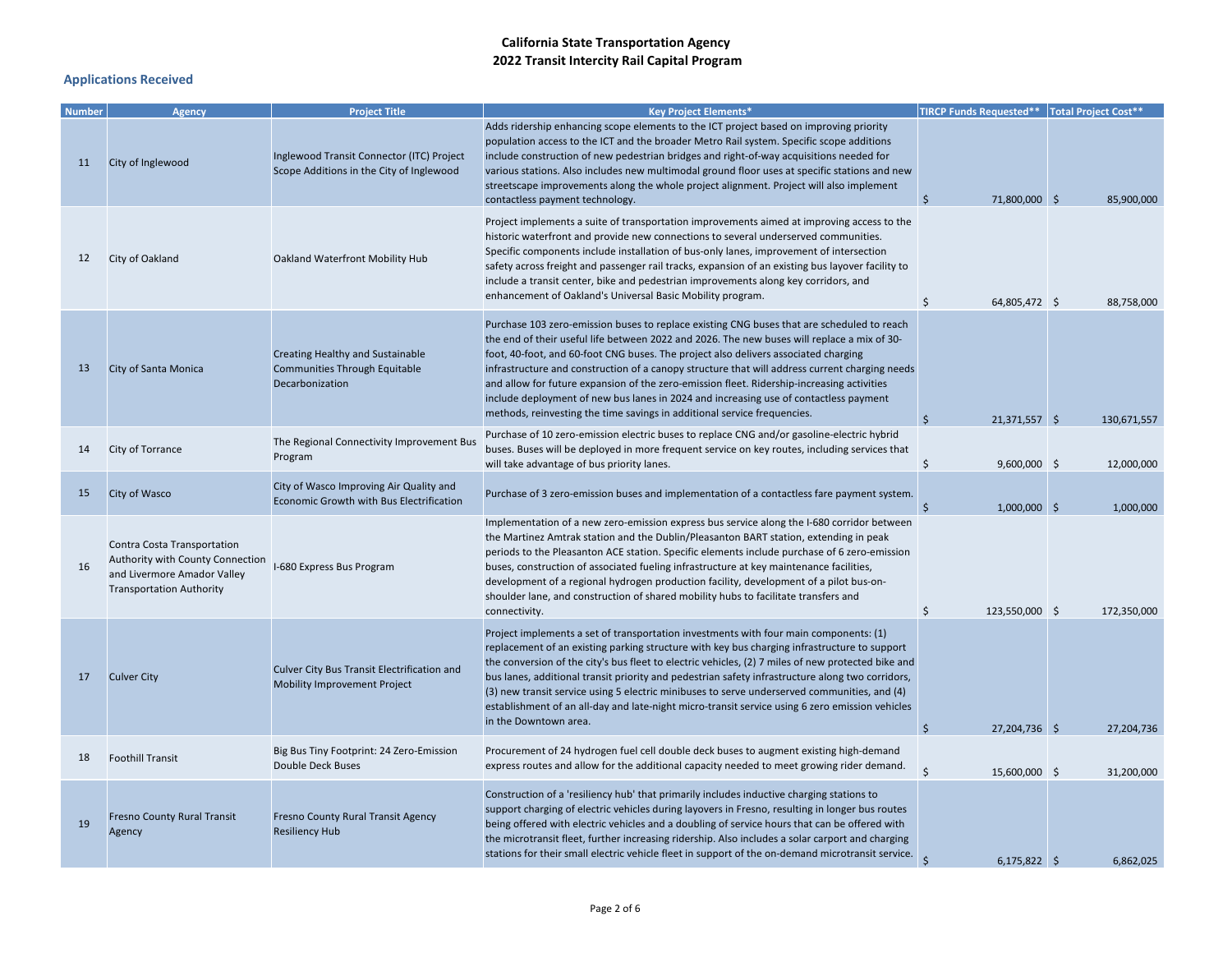| <b>Number</b> | Agency                                                                                             | <b>Project Title</b>                                                                                                       | <b>Key Project Elements*</b>                                                                                                                                                                                                                                                                                                                                                                                                                                                                                                                                                                                                                                                                         |                     | TIRCP Funds Requested**   Total Project Cost** |               |
|---------------|----------------------------------------------------------------------------------------------------|----------------------------------------------------------------------------------------------------------------------------|------------------------------------------------------------------------------------------------------------------------------------------------------------------------------------------------------------------------------------------------------------------------------------------------------------------------------------------------------------------------------------------------------------------------------------------------------------------------------------------------------------------------------------------------------------------------------------------------------------------------------------------------------------------------------------------------------|---------------------|------------------------------------------------|---------------|
| 20            | <b>Humboldt Transit Authority</b>                                                                  | <b>Expanding Transit Services and Introducing</b><br>Zero-Emission Fleets on California's North<br>Coast                   | Procure 11 hydrogen fuel cell electric buses, design and install a hydrogen fueling station to<br>provide fuel for the buses and for private and other fleet vehicles, and design and construct<br>an intermodal transit and housing center. The buses will serve the local Trinidad to Scotia<br>route as well as a new intercity route to Ukiah, connecting riders to Mendocino County and<br>south to the SMART train and the San Francisco Bay Area. The hydrogen station and transit<br>and housing center will both be located in low-income census tracts in downton Eureka, the<br>Humboldt County seat and largest city.                                                                    | \$                  | 38,743,000 \$                                  | 65,155,000    |
| 21            | Los Angeles County Metropolitan<br><b>Transportation Authority (LA</b><br>Metro)                   | Los Angeles Metro Light Rail Core Capacity<br>and System Integration Project                                               | Increase capacity of Crenshaw line by 50 percent by expanding platform length at four<br>stations and adding two traction power substations to accommodate the operation of three-<br>car trains, allowing for LA Metro to address growing ridership needs on the Green Line and<br>Crenshaw Line.                                                                                                                                                                                                                                                                                                                                                                                                   | -Ś                  | 82,100,000 \$                                  | 103,100,000   |
| 22            | Los Angeles County Metropolitan<br><b>Transportation Authority (LA</b><br>Metro)                   | West Santa Ana Branch Transit Corridor<br>Project                                                                          | Construction of a 14.8 mile light rail transit segment that would connect several cities and<br>communities along the alignment and would connect to the Blue Line and Green Line. Work<br>would include building nine new stations, five parking facilities, procurement of new rail cars<br>to operate the service, and construction of a new maintenance and storage facility. The<br>project is part of a larger 19.3 mile light rail corridor that separately includes 12 additional<br>stations.                                                                                                                                                                                               | Ś                   | 1,000,000,000 \$                               | 6,388,500,000 |
| 23            | Los Angeles County Metropolitan<br><b>Transportation Authority (LA</b><br>Metro)                   | Los Angeles Nextgen and Zero Emission Bus<br><b>Implementation Project</b>                                                 | Converts LA Metro Divisions 9 and 18 to zero emission by procuring 327 battery-electric buses<br>and associated charging infrastructure. Project also includes corridor improvements on high<br>frequency bus corridors, which will include transit priority signals, 80 miles of bus-only lanes,<br>and bus bulbs and boarding islands. New shelters and real-time passenger information will<br>also be implemented.                                                                                                                                                                                                                                                                               | -\$                 | 302,810,000 \$                                 | 598,460,000   |
| 24            | Los Angeles-San Diego-San Luis<br>Obispo (LOSSAN) Rail Corridor<br>Agency                          | <b>LOSSAN CARES: Coastal Access Resiliency</b><br><b>Enhancement Strategy</b>                                              | Eight key repair and stabilization measures critical to the long term resiliency of the 351-mile<br>LOSSAN Rail Corridor in Orange, Ventura and Santa Barbara counties, preventing frequent<br>future track closures.                                                                                                                                                                                                                                                                                                                                                                                                                                                                                | \$                  | 73,500,000 \$                                  | 89,318,000    |
| 25            | Monterey-Salinas Transit District<br>(MST) and Transportation Agency<br>for Monterey County (TAMC) | <b>SURF! Busway and Bus Rapid Transit</b>                                                                                  | The project includes the construction of a dedicated busway that will parallel Highway 1<br>between the cities of Marina and Seaside and allow MST to operate in the TAMC-owned<br>Monterey Branch Line right of way. The project will reduce travel time during peak morning<br>and afternoon congested periods and connect the rapidly growing housing centers in the City<br>of Marina with the commercial and hospitality jobs on the Monterey Peninsula.                                                                                                                                                                                                                                        | $\breve{\varsigma}$ | 25,000,000 \$                                  | 58,839,059    |
| 26            | North County Transit District<br>(NCTD)                                                            | NCTD NEXT: Preparing for a Sustainable,<br><b>Transit-Oriented Region</b>                                                  | A multimodal program that includes LOSSAN Corridor Capacity Enhancements benefiting<br>both passenger and freight trains, SPRINTER Corridor Signal Modernization supporting future<br>implementation of positive train control, 15-minute or less frequencies, and future<br>operations of Federal Railroad Administration compliant vehicles that will allow integration of<br>SPRINTER operations on the LOSSAN corridor, the BREEZE Bus Zero Emission Transition<br>through procurement of twenty-five hydrogen fuel-cell electric buses, and First-Last Mile<br>Transit Connections through deployment of on-demand microtransit service at key SPRINTER<br>stations to boost transit ridership. | $\ddot{\mathsf{S}}$ | 126,800,000 \$                                 | 355.000.000   |
| 27            | Napa Valley Transportation<br>Authority (NVTA)                                                     | People, Community, and Planet: Connecting<br>Napa to Local and Regional Opportunities<br>Zero Emission Bus Electrification | The project proposes to purchase 8 electric buses and to purchase and install 8 charging<br>stations at NVTA's new maintenance facility, operating the buses in express service to the<br>Capitol Corridor, Vallejo Ferry and BART, as well as in local service. The project expands<br>service and is coordinated with other capital projects that provide faster journey times and<br>inductive charging shared by multiple agencies.                                                                                                                                                                                                                                                              | $\varsigma$         | 8,455,856 \$                                   | 10,569,920    |
| 28            | Orange County Transportation<br>Authority (OCTA)                                                   | Orange County Smart and Clean Transit<br>Connections                                                                       | The proposed project has two elements: 1) The Harbor Boulevard Connected Bus Pilot project<br>which will install transit signal priority and connected vehicle equipment along the 12 mile<br>corridor served by Bravo! Route 543, speeding the overall journey for all passengers, and 2)<br>The Zero Emission Paratransit Bus Pilot project, which will replace ten of OCTA's older<br>paratransit buses with ten clean zero-emission electric cutaway buses equipped for<br>paratransit use.                                                                                                                                                                                                      | Ś                   | $9,165,000$ \$                                 | 13,565,000    |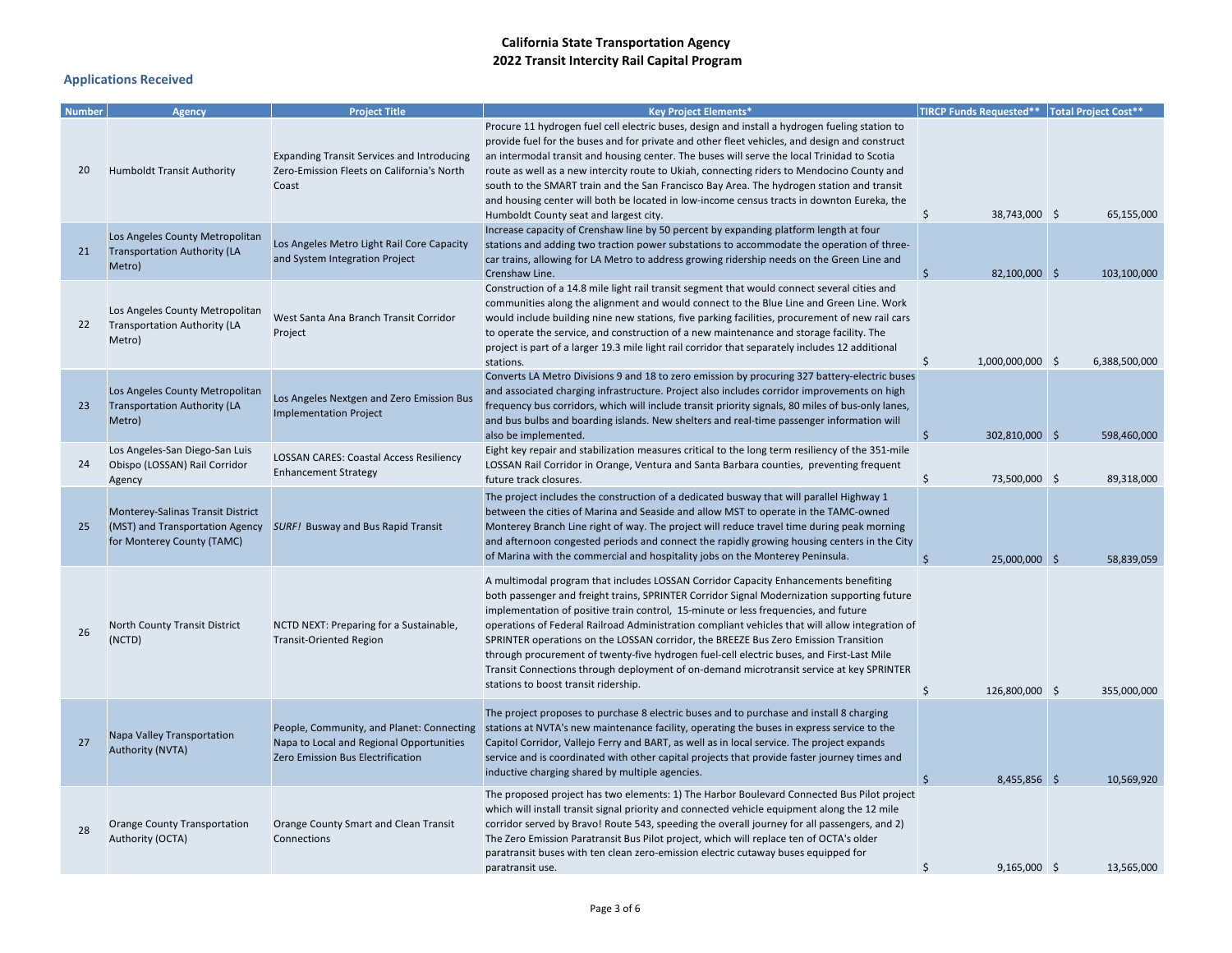| <b>Number</b> | <b>Agency</b>                                                                                      | <b>Project Title</b>                                                                                                               | <b>Key Project Elements*</b>                                                                                                                                                                                                                                                                                                                                                                                                                                                                                          | <b>TIRCP Funds Requested**</b> Total Project Cost** |             |
|---------------|----------------------------------------------------------------------------------------------------|------------------------------------------------------------------------------------------------------------------------------------|-----------------------------------------------------------------------------------------------------------------------------------------------------------------------------------------------------------------------------------------------------------------------------------------------------------------------------------------------------------------------------------------------------------------------------------------------------------------------------------------------------------------------|-----------------------------------------------------|-------------|
| 29            | Sacramento Regional Transit<br>District (SacRT)                                                    | <b>Fleet Modernization Project</b>                                                                                                 | The proposed project has three elements: 1) The procurement of 8 new low floor light rail<br>vehicles, 2) the procurement of (27) 40'electric zero emission buses, and 3) the purchase and<br>installation of twenty-two (22) ABB bus chargers and related infrastructure. The project will<br>increase capacity and reliability of light rail service, allow the permanent operation of the<br>Airport Express route with zero-emission buses, and continue the transition to a fully zero<br>emission bus fleet.    | 46,075,000 \$<br>Ś                                  | 85,651,000  |
| 30            | San Bernardino County<br><b>Transportation Authority</b>                                           | Autonomous, Zero-Emission Transit Tunnel<br>to Ontario International Airport                                                       | The proposed project would involve the construction of a transit tunnel between the Ontario<br>International Airport and Metrolink Rancho Cucamonga Station, utilizing autonomous, zero-<br>emission, on-demand vehicles.                                                                                                                                                                                                                                                                                             | \$<br>30,000,000 \$                                 | 492,000,000 |
| 31            | San Diego Association of<br><b>Governments (SANDAG)</b>                                            | SD ROAR: San Diego Rail Optimization and<br><b>Asset Resiliency</b>                                                                | SD ROAR will advance the construction of 3.1 miles of needed double track, replace two key<br>single-track bridges with modern, double-track concrete bridges, implement track safety<br>enhancements, and provide vehicular and active transportation improvements in the San<br>Diego Subdivision of the LOSSAN Rail Corridor. The proposed project consists of three<br>elements: 1) East Brook to Shell Double Tracking, 2) Batiquitos Lagoon Double Tracking, and<br>3) Sorrento to Miramar Phase 2.             | Ś<br>191,000,000 \$                                 | 437,000,000 |
| 32            | San Diego Metropolitan Transit<br>System (MTS)                                                     | Zero-Emission Transit Enhancement Project                                                                                          | The proposed project consists of three elements: 1) Crossing, signaling, and passenger<br>information improvements to MTS' Orange Line, 2) Rehabilitation of MTS' 12th and Imperial<br>Transit Center, and 3) Construction of overhead charging infrastructure at MTS' Imperial<br>Avenue Division facility. The project will allow for faster train speeds, increased reliability,<br>improved safety and better customer communications, and support MTS in achiveing full zero<br>emission bus operations by 2040. | \$<br>33,544,000 \$                                 | 41,930,000  |
| 33            | San Francisco Bay Area Water<br><b>Emergency Transportation</b><br><b>Authority (WETA)</b>         | <b>Ferry Network</b>                                                                                                               | Purchase of one all-electric ferry vessel and the necessary shoreside charging infrastructure to<br>San Francisco Zero Emissions High-Frequency support the electric ferry system, completing efforts to link Mission Bay and Treasure Island<br>to Downtown San Francisco with zero emission ferries that also connect to the rest of the<br>WETA network.                                                                                                                                                           | 14,946,330 \$<br>Ś                                  | 167,025,720 |
| 34            | San Francisco Municipal<br>Transportation Authority (SFMTA)                                        | <b>SFMTA Core Capacity Program</b>                                                                                                 | The proposed project consists of two elements: 1) The Muni Forward program which would<br>deliver improvements along three critical transit corridors (N Line, K Line, and Geary<br>Boulevard), and 2) The Train Control Upgrade Project which would replace the outdated train<br>control system in the Market Street Subway with a modern communications-based train<br>control system.                                                                                                                             | \$<br>190,000,000 \$                                | 707,697,296 |
| 35            | San Joaquin Regional Rail<br>Commission & San Joaquin Joint<br><b>Powers Authority</b>             | Valley Rail Expansion: Altamont Corridor<br>San Joaquins 8th Daily Round Trip Extension,<br>and Network Integration Planning Funds | The proposed project consists of three elements: 1) The ACE Ceres to Turlock Extension<br>Express (ACE) Ceres to Turlock Extension, the Project, 2) The San Joaquins 8th Daily Round Trip Extension Project to extend the planned 8th<br>Natomas to Stockton San Joaquins trip to Fresno, and 3) network integration to integrate<br>future services of ACE, the San Joaquins and the California High Speed Rail Authority.                                                                                           | Ś<br>278,246,570 \$                                 | 278,246,570 |
| 36            | San Luis Obispo Regional Transit<br>Authority (RTA) & the City of San<br>Luis Obispo (SLO Transit) | Regional Zero-Emission Bus Replacement<br>Project                                                                                  | The proposed project would replace 11 aging diesel-powered buses with zero emission<br>battery-electric buses, and operate them on both RTA and SLO Transit routes.                                                                                                                                                                                                                                                                                                                                                   | Ś<br>10,386,000 \$                                  | 12,958,000  |
| 37            | (SamTrans)                                                                                         | San Mateo County Transit District Zero-Emissions Infrastructure and Fleet<br>Program                                               | The proposed project would replace 10 existing diesel buses with 10 Battery-Electric Buses<br>(BEB) along with zero emission charging infrastructure and facility upgrades to support<br>SamTrans' near-term BEB fleet.                                                                                                                                                                                                                                                                                               | \$<br>$9,600,000$ \$                                | 22,002,480  |
| 38            | Authority (VTA)                                                                                    | Santa Clara Valley Transportation Eastridge to BART Regional Connector<br>Project                                                  | The project would extend the existing Orange Light Rail line by 2.4 miles from Alum Rock<br>Station to the Eastridge Transit Center, creating a direct rail link between VTA's 2nd busiest<br>bus transit center at Eastridge Mall in San Jose, the new Milpitas BART Station (now in<br>service), and the rest of the VTA light rail system. The project would also involve the<br>construction of 2 new light rail stations.                                                                                        | Ś<br>46.593.210 \$                                  | 529.989.611 |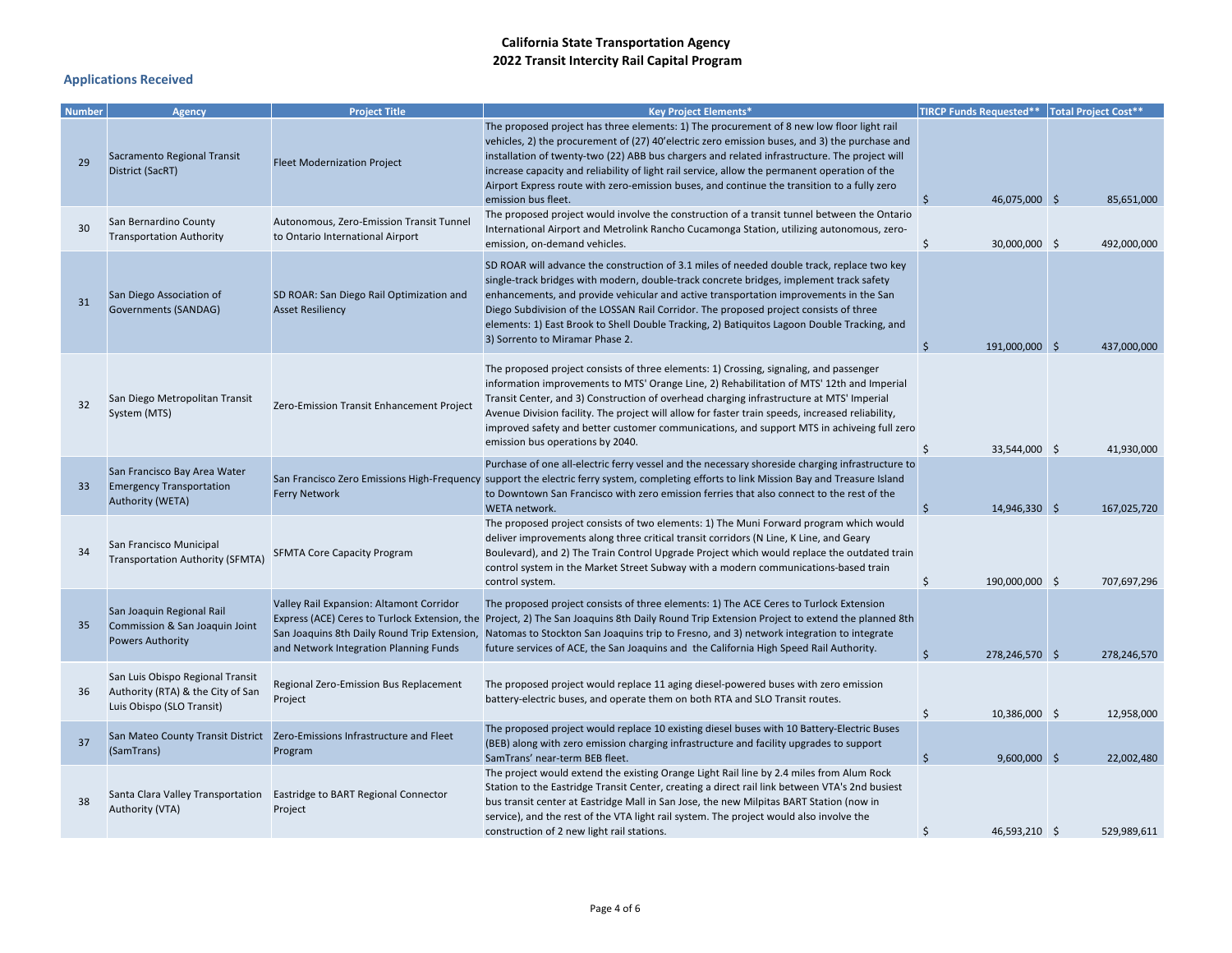| <b>Number</b> | <b>Agency</b>                                                                                                                                                                                         | <b>Project Title</b>                                                                                                                    | <b>Key Project Elements*</b>                                                                                                                                                                                                                                                                                                                                                                                                                           | TIRCP Funds Requested**   Total Project Cost** |               |
|---------------|-------------------------------------------------------------------------------------------------------------------------------------------------------------------------------------------------------|-----------------------------------------------------------------------------------------------------------------------------------------|--------------------------------------------------------------------------------------------------------------------------------------------------------------------------------------------------------------------------------------------------------------------------------------------------------------------------------------------------------------------------------------------------------------------------------------------------------|------------------------------------------------|---------------|
| 39            | Santa Barbara Metropolitan<br><b>Transit District (MTD)</b>                                                                                                                                           | Next Wave: Expanding MTD's Electric Legacy<br>on the South Coast                                                                        | The proposed project has four primary elements: 1) The purchase of eight 40 foot battery-<br>electric buses, 2) the purchase of 3 electric microtransit vans, 3) general transit improvements<br>including signal priority, contactless payment deployment, additional bike racks, and bus<br>shelter improvements, and 4) facility improvements at two terminals including the<br>construction of new ZEB infrastructure.                             | $\ddot{\mathsf{S}}$<br>14,480,899 \$           | 33,041,520    |
| 40            | Solano Transportation Authority<br>(STA), in partnership with Solano<br>and Suisun Transit (FAST),<br>Vacaville City Coach, Dixon Readi-<br>Ride, and Rio Vista Delta Breeze                          | County Transit (SolTrans), Fairfield Solano Countywide Electrification and<br>Operational Improvements                                  | The proposed project consists of three elements: 1) The replacement of 66 existing diesel<br>vehicles and purchase and installation of new charging infrastructure for 5 transit agencies in<br>the region, 2) Complete street transit improvements along State Route 29 providing for<br>transit priority and queue jumping, and 3) network integration planning and development of<br>a Safe Routes to Transit Plan.                                 | \$<br>26,928,000 \$                            | 86,080,168    |
| 41            | Sonoma County Transportation<br>Authority (SCTA) with Petaluma<br>Transit, Santa Rosa CityBus,<br>Sonoma County Transit, Somoma<br>Marin Area Rail Transit (SMART)<br>and Mendocino Transit Authority | Sonoma Regional Bus and Rail Connectivity<br>Improvements                                                                               | The proposed project includes the purchase of 30 zero emission buses and associated<br>charging infrastrcture, passenger amenities for Petaluma Transit, construction of the SMART<br>Petaluma North commuter rail staion, and improved network integration among all<br>application partners and other transit operators in Sonoma County.                                                                                                            | $\ddot{\mathsf{S}}$<br>24.850.000 \$           | 53,769,000    |
| 42            | Southern California Regional Rail<br>Authority (Metrolink)                                                                                                                                            | Metrolink Perris Valley Line Capacity<br><b>Improvement Project</b>                                                                     | The proposed project would complete the final design and construction of three capacity<br>improvements on Metrolink's 91/Perris Valley Line (91/PVL) that allow for bi-directional,<br>peak-period service to be increased: 1) Perris-South Station Expansion, 2) Perris-South<br>Layover 4th Track, and 3) CP Eastridge to Moreno Valley/March Field Double Track.                                                                                   | \$<br>25,042,279 \$                            | 57,042,279    |
| 43            | Southern California Regional Rail<br>Authority (Metrolink)                                                                                                                                            | Metrolink San Bernardino Line: CP Lilac to<br>Sycamore Avenue Capacity Improvement<br>Project                                           | The proposed project would deliver a new section of double track, track work, and<br>terminal/facility improvements along the Metrolink San Bernardino Line that will allow for<br>reduced travel times.                                                                                                                                                                                                                                               | 40,566,407 \$<br>Ŝ                             | 52,454,407    |
| 44            | <b>Transbay Joint Powers Authority</b>                                                                                                                                                                | Transbay Program Downtown Rail Extension                                                                                                | The proposed project would extend Caltrain's current alignment by approximately two miles<br>to the Salesforce Transit Center in Downtown San Francisco via a new tunnel, serving both<br>Caltrain regional service and California High Speed Rail service. (NOTE: Application provided a<br>total budget range of \$4.4-5.0 billion)                                                                                                                  | Ś<br>600,000,000 \$                            | 4,400,000,000 |
| 45            | <b>Transportation Agency for</b><br><b>Monterey County</b>                                                                                                                                            | Monterey County Rail Extension -<br>Pajaro/Watsonville Multimodal Station                                                               | The proposed project would construct a new multimodal rail station in Pajaro/Watsonville,<br>serving the planned Monterey County Rail Extension. The station would also include transit<br>and active transportation facilities.                                                                                                                                                                                                                       | $\zeta$<br>16,771,000 \$                       | 16,771,000    |
| 46            | <b>Transportation Authority of Marin</b><br>(TAM) with Marin County Transit<br>District (Marin Transit)                                                                                               | Marin County Transit Efficiencies Project                                                                                               | The proposed project has three primary elements: 1) Construct Part Time Transit Lanes on US<br>101 that will provide travel time savings to buses operating in the corridor, 2) Fund Marin<br>Transit's fixed route Parking, Maintenance and Bus Charging Facility, and 3) Purchase Four<br>Battery Electric 40-ft Transit Buses.                                                                                                                      | \$<br>18,223,769 \$                            | 28.200.000    |
| 47            | <b>Tulare County Regional Transit</b><br>Agency (TCRTA) with Kings Area<br>Rural Transit (KART), Visalia Transit<br>(VT), CALSTART, and San Joaquin<br><b>JPA</b>                                     | Tulare Cross-Valley Corridor ZEB Expansion<br>Phase 1                                                                                   | The CVC Project supports the phased development of an east-west Cross Valley Corridor by<br>purchasing and implementing 14 zero-emission feeder buses in multiple cities in and along<br>the corridor (as well as 16 micro-transit vehicles to be operated in selected cities) that will<br>provide comprehensive access to the future rail system for all these communities and will<br>connect to the North-South California High Speed Rail system. | $\ddot{\mathsf{S}}$<br>33,769,154 \$           | 53,702,693    |
| 48            | Victor Valley Transit Authority                                                                                                                                                                       | High Desert Oasis: Hesperia, California's<br>design build hydrogen fuel station, transfer<br>hub, and fuel cell bus procurement project | Construction of a new transfer hub to improve passenger safety and security as well as<br>construction of a hydrogen fueling station. The project would also cover purchase of 4<br>hydrogen fuel cell buses.                                                                                                                                                                                                                                          | Ś<br>7.957.945 S                               | 16.809.350    |